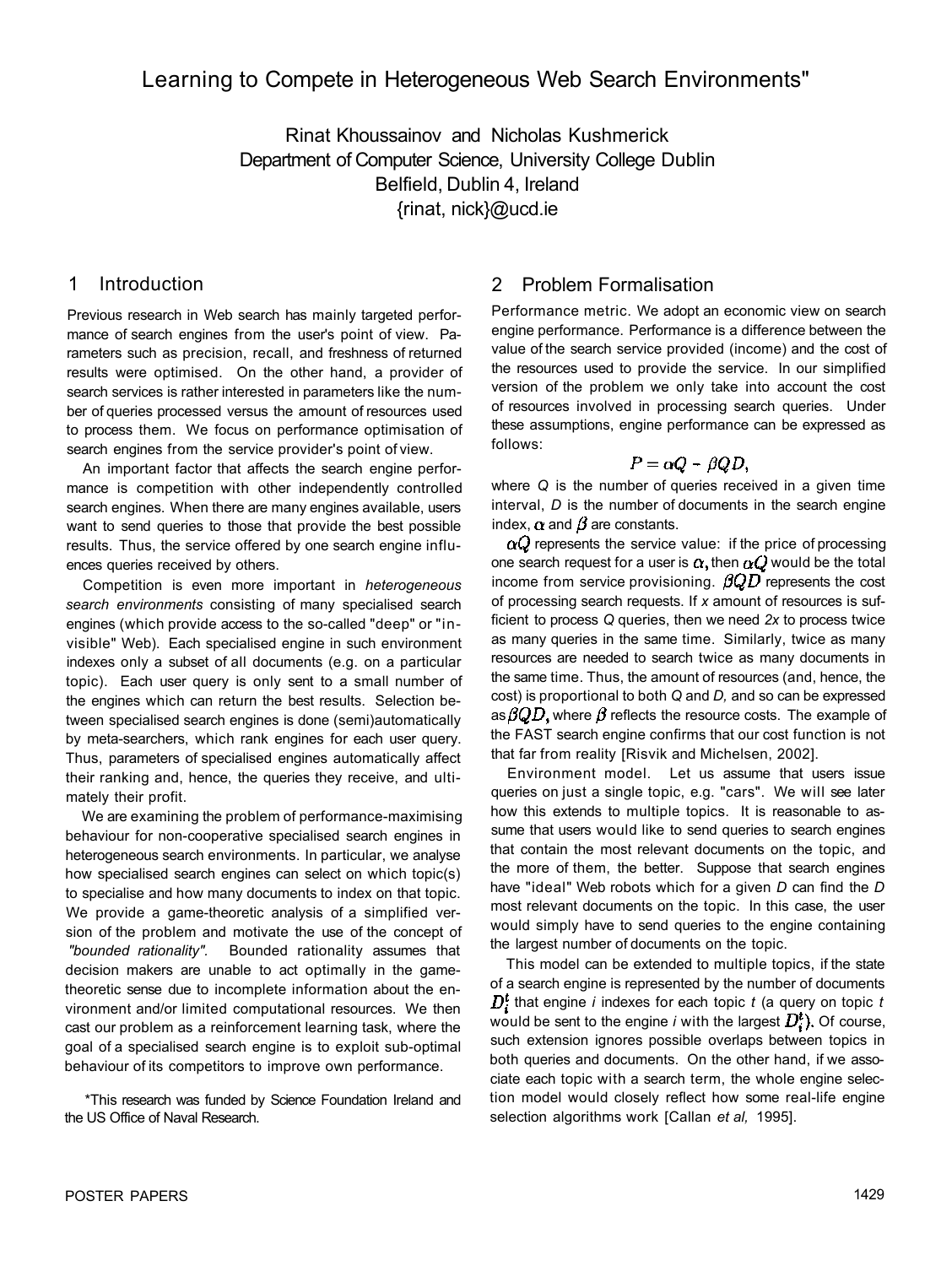Decision making process. For each time interval, the search engines simultaneously and independently decide on how many documents to index and allocate resources to process expected search queries (thus incurring the corresponding costs). As search engines cannot have unlimited crawling resources, we presume that they can only do incremental adjustments to their index contents that require the same time for all engines. The user queries are allocated to the engines based on their index parameters  $(D_i^t)$  as described above.

Since a search engine cannot know the number of queries that users will submit, it may allocate less query processing resources than the number of queries it will receive. We assume that excess queries are discarded and the search engine does not benefit from them. Then, performance of engine / over a given time interval can be represented as

$$
P_i = \alpha \min(Q_i, \hat{Q}_i) - \beta \hat{Q}_i D_i,
$$

where  $\hat{Q}_i = \sum_{i:D_i' > 0} \hat{Q}_i^t$  is the expected number of queries across all topics for which the search engine is trying to compete (i.e. index at least one d o cnt),  $D_i = \sum_i D_i$  s the total number of indexed documents,  $Q_i = \sum_i Q_i^i$  is the total number of queries actually received by engine *i,* and

$$
Q_i^t = \begin{cases} 0 & : & \exists j, D_i^t < D_j^t \\ \frac{Q^t}{|K|} & : & i \in K, K = \{k : D_k^t = \max_j D_j^t\} \end{cases}
$$

is the share of queries in topic / received by engine i, and *Q<sup>t</sup>* is the number of queries users submitted on topic *t*.

#### 3 Analysis and Solution Approach

The decision-making process can be modelled as a multistage game. At each stage, a matrix game is played, where players are search engines, actions are values of *(D<sup>t</sup> ),* and player *i* receives payoff *Pi* (as above). If player ,• knew the actions of its opponents at a future stage k, it could calculate the optimal response as the one maximising its payoff *Pi(k)*  at that stage. For example, in case of a single topic and a constant query stream it should play  $D_i(k) = \max_{i \neq i} D_i(k) + 1$ . if  $\max_{k \in \mathcal{N}} D_i(k) + 1 < \alpha/\beta$ , and  $D_i(k) = 0$  otherwise (simply put, outperform opponents by 1 document if profitable, and do not incur any costs otherwise).

In reality, the players do not know the future. One possible way around this would be to agree on (supposedly, mutually beneficial) actions in advance. To avoid deception, players would have to agree on playing a Nash equilibrium of the game, since only then there will be no incentive for them to not follow the agreement. Agreeing to play a Nash equilibrium, however, becomes problematic when the game has multiple such equilibria. Players would be willing to agree on a Nash equilibrium yielding to them the highest (expected) payoffs, but the task of characterising all Nash equilibria of a game is NP-hard even given complete information about the game (as follows from [Conitzer and Sandholm, 2002]).

NP-hardness results and the possibility that players may not have complete information about the game lead to the idea of "bounded rationality", when players may not use the optimal strategies in the game-theoretic sense. Our proposal is to cast the problem of optimal behaviour in the game as a learning task, where the player would have to learn a strategy that performs well against its sub-optimal opponents.

Learning in repeated games has been studied extensively in game theory and machine learning. Examples include fictious play and opponent modelling [Robinson, 1951; Carmel and Markovitch, 1996]. We apply a more recent algorithm from reinforcement learning called GAPS [Peshkin *et al,* 2000]. In GAPS, the learner plays a parameterised strategy represented by a finite state automaton, where the parameters are the probabilities of actions and state transitions. GAPS implements stochastic gradient ascent in the space of policy parameters. After each learning trial, parameters of the policy are updated by following the payoff gradient.

GAPS has a number of advantages important for our domain. It works in partially observable games. It also scales well to multiple topics by modelling decision-making as a game with factored actions (where action components correspond to topics). The action space in such games is the product of factor spaces for each action component. GAPS, however, allows us to reduce the learning complexity: rather than learning in the product action space, separate GAPS learners can be used for each action component. It has been shown that such distributed learning is equivalent to learning in the product action space. We call a search engine that uses the proposed approach COUGAR, which stands for Competitor Using GAPS Against Rivals.

## 4 Preliminary Results

We evaluated our approach in a number of simulation experiments, which demonstrated COUGAR's ability to compete successfully with different opponents. For the sake of brevity, we present here results from one such experiment with two competing search engines. One search engine was using a fixed strategy, called "Bubble", the other one was COUGAR. The search engines could increase, decrease (by one), or keep the number of documents indexed on each topic. They could also observe the size of own index, the relative sizes of opponents' indices, and the number of user queries  $Q<sup>t</sup>$  submitted for each topic (the last two observations can be obtained from the meta-searcher). The expected number of queries on topic *t* at future stage A; was calculated as  $\hat{Q}_i^t(k) = Q^t(k-1)$ .

The experimental setup consisted of three components: the generator of search queries, the metasearcher, and the search engines. The state of a search engine's document index is represented by a vector  $(D'_t)$  of the numbers of documents indexed by the search engine for each topic. This is the information used by the metasearcher to select search engines.

To simulate user search queries, we used HTTP logs obtained from a Web proxy of a large ISP. We developed extraction rules individually for 47 well-known search engines. The total number of queries extracted was 657,861 collected over a period of 190 days. We associated topics with search terms in the logs. To simulate queries for *T* topics, we extracted the *T* most popular terms from the logs. The number of queries generated on topic *t* for a given day was equal to the number of queries with term *t* in the logs belonging to this day.

The "Bubble" strategy tries to index as many documents as possible without any regard to what competitors are do-